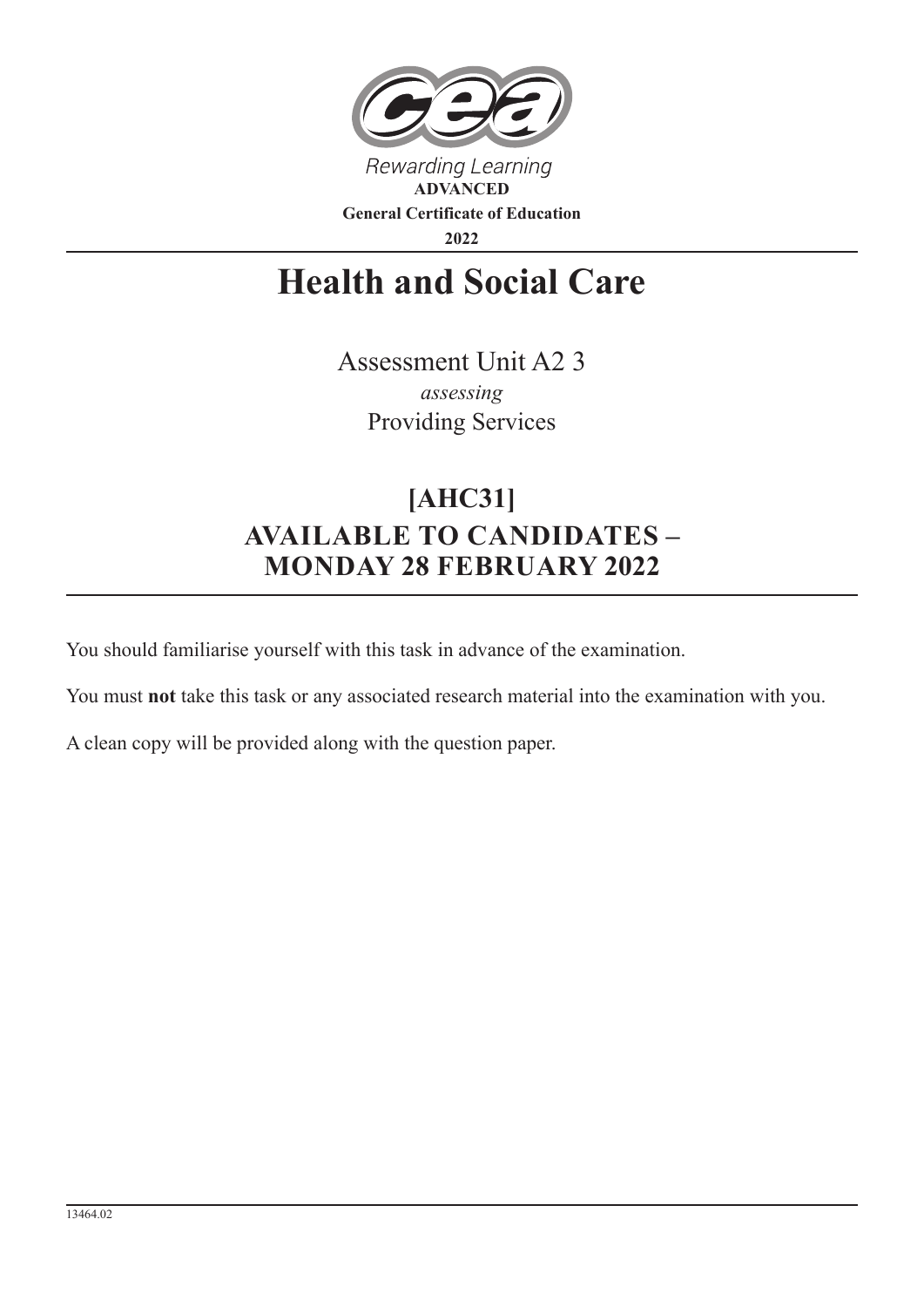**BLANK PAGE**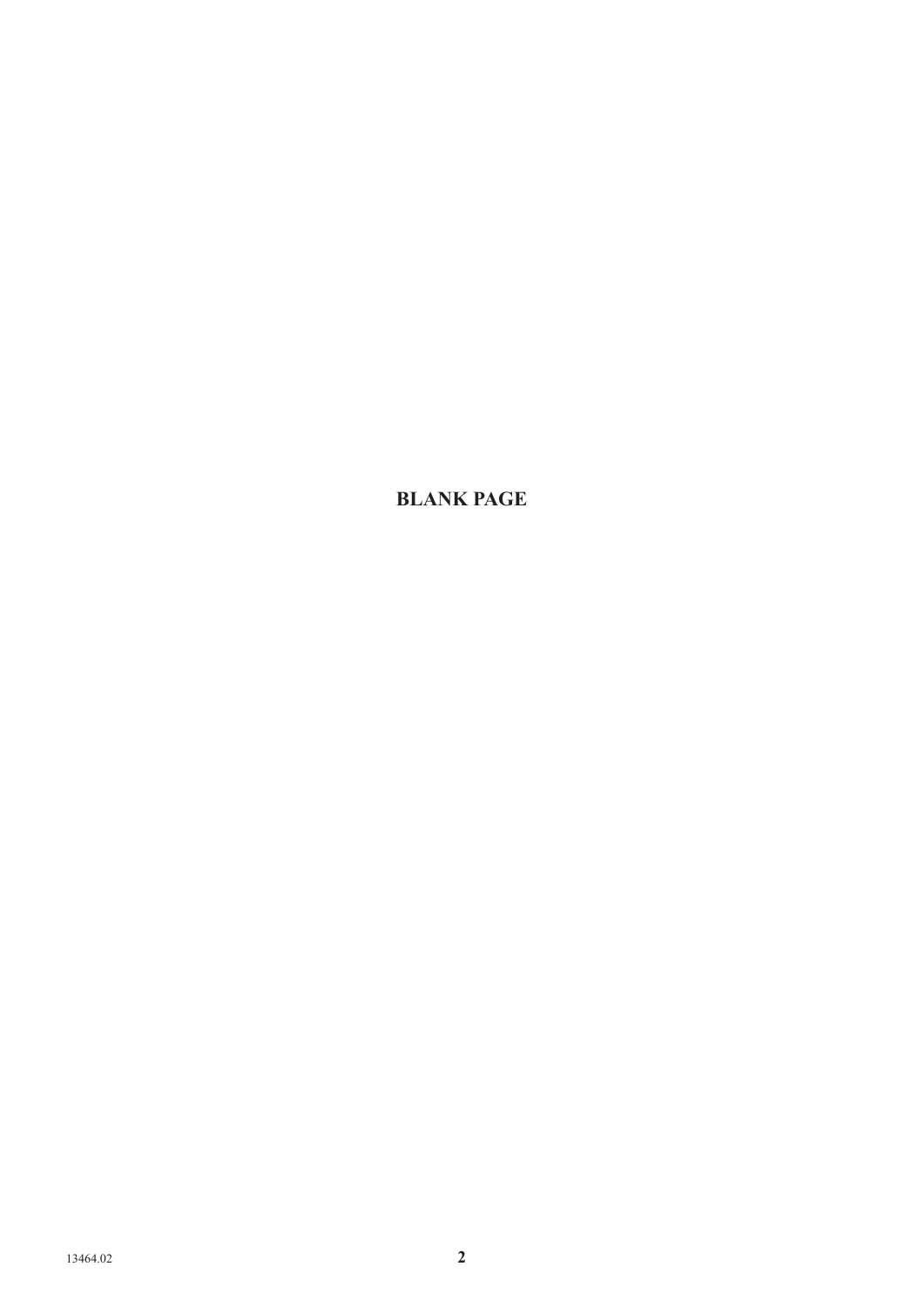## **TASK**

Carry out an investigation of service provision in relation to *people with learning disabilities*. Your investigation should address the following:

- How the Carers and Direct Payments Act (Northern Ireland) 2002 supports informal carers
- The key content of policies designed to protect service users with learning disabilities
- Reasons for the increase in the population of individuals with learning disabilities
- The role of voluntary providers such as the Carers Trust in supporting carers who look after individuals with learning disabilities
- An understanding of respite care
- How informal carers support individuals with learning disabilities
- The impact on carers of providing informal care
- Meeting the needs of children with learning disabilities in a pre-school environment
- The roles of a range of practitioners who provide care and support for children with learning disabilities – classroom assistants, SENCOs, occupational therapists, speech and language therapists and paediatricians
- The benefits of effective team working for service users with learning disabilities
- The content of NISCC's 'Standards of Conduct and Practice for Social Care Workers'
- How RQIA inspections lead to improvements in the quality of care provided in residential settings.